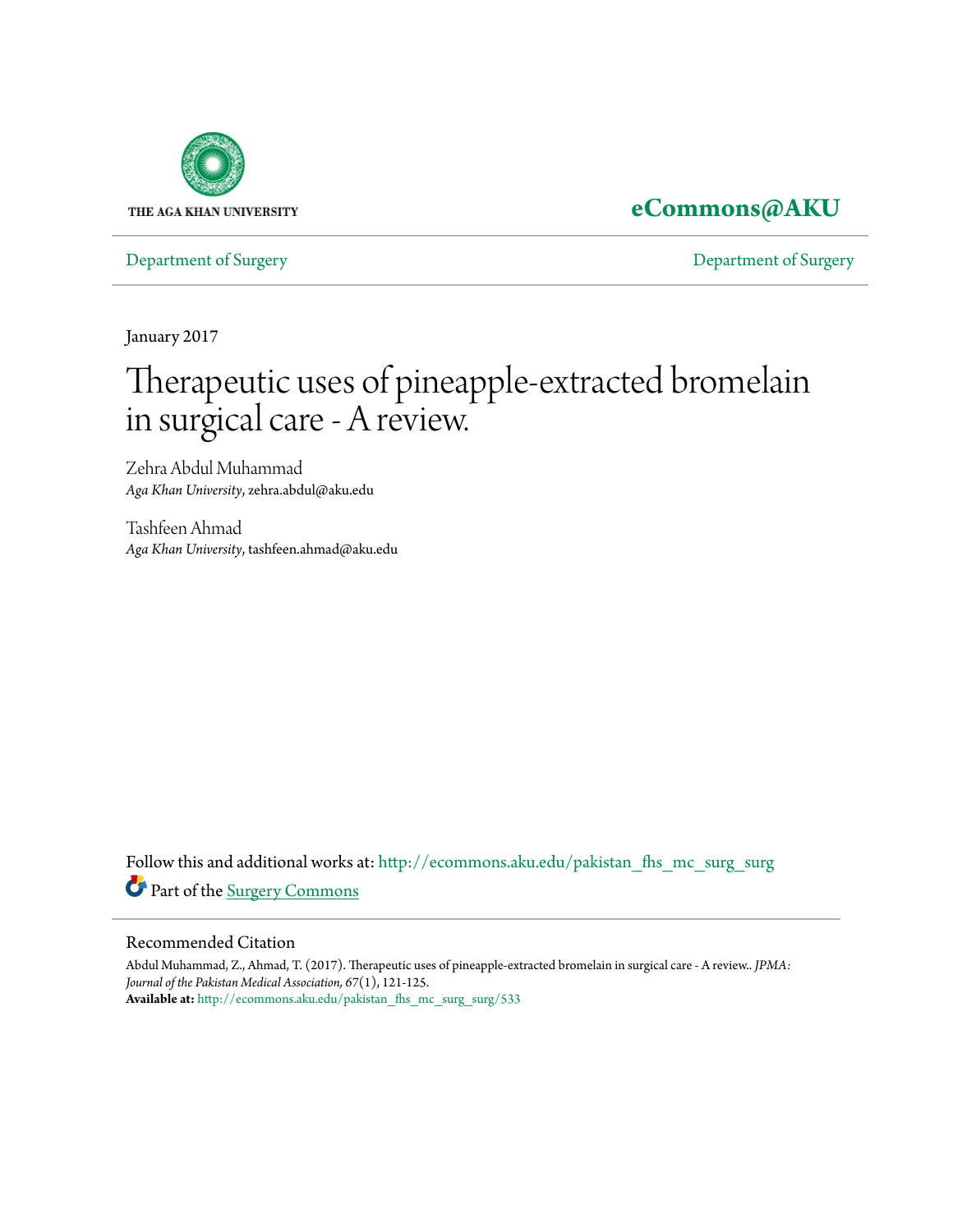REVIEW ARTICLE

## **Therapeutic uses of pineapple-extracted bromelain in surgical care — A review**

Zehra Abdul Muhammad, Tashfeen Ahmad

#### **Abstract**

Bromelain is an extract obtained from the pineapple plant and is used as a traditional folk remedy for several ailments. In this review, a comprehensive electronic database search was carried out to compile available literature on therapeutic implications of bromelain.

Pharmaceutical value of bromelain has been demonstrated in different surgical sub-specialties. Diverse biological processes like anti-inflammatory, anti-oedematous, analgesic, anti-thrombotic, exfoliation etc. are involved in bromelain's therapeutic actions, mediated through the kallikrein-kinin and arachidonic acid pathways as well as through effects on cell mediated immunity.

Bromelain equals non-steroidal anti-inflammatory drugs as an anti-inflammatory agent, but has been shown to have fewer side effects. In Europe it is approved for oral and topical use, mainly for surgical wounds, inflammation due to trauma and surgery, and debridement of deep burns. Literature suggests a promising role of bromelain in surgical care. More clinical trials to establish its utility as an anti-inflammatory agent in surgical care are recommended.

**Keywords:** Bromelain, Pineapple, Wound healing, Inflammation, Anti-inflammatory, debridement.

#### **Introduction**

Bromelain is a crude extract derived from pineapple plant (Ananas comosus) and contains mixture of proteolytic enzymes and non-enzymatic substances. It is used as a folk remedy by many native cultures like Philippines, Hawaii etc. Several research studies have shown beneficial effects of bromelain in diverse health-related conditions. Bromelain's relevance is evident from reports of its beneficial effects in resolving swelling, inflammation, bruising and pain associated with trauma and surgery. Bromelain is not only effective but also has fewer adverse effects as compared to non-steroidal anti-inflammatory drugs (NSAIDs). 1-6

In this review, we present the current available scientific

Section of Orthopaedics, Department of Surgery, Aga Khan University, Karachi, Pakistan.

**Correspondence:**Zehra Abdul Muhammad.Email: zehra.abdul@aku.edu

literature covering mechanism of action and therapeutic role of bromelain in surgical care and related conditions. Bibliographic search with emphasis on key words 'bromelain, surgery, inflammation, wound' and phrases 'bromelain in surgical care and surgical wound, antiinflammatory effect of bromelain etc. was carried out from available data using PubMed database filter (year 1957-2016), Google Scholar, Ovid and specific journals were also searched individually. Total 2,880 articles were searched in which 1,550 were with anti-inflammatory effect of bromelain in surgical care. Out of these articles, only most pertinent research articles with oral administered bromelain (separately or in proteolytic enzyme complex) or topical application of bromelain in different surgical care practices were selected. Those articles with intravenous route of bromelain administration as well as those involving bromelain effects on cancer and combination therapies were excluded. Our aim was to review and explore current evidence based primary data with respect to application of bromelain therapy in surgical practice.

#### **Sources**

Bromelain has two main sources: Fruit bromelain (EC 3.4.22.33) extracted from pineapple fruit and Stem bromelain (EC 3.4.22.32) extracted from inedible pineapple stem.<sup>7</sup> Stem bromelain is economical to produce; hence it is the more commonly available commercial product. It is composed of endopeptidases (ananain, comosain), phosphatases, glucosidases, peroxidases, escharase, cellulases, glycoproteins, proteinase inhibitors (cystatin), calcium and carbohydrate. 8-11 The proteolytic activity of bromelain is sensitive to storage conditions and biochemical processing thus, it is not practical to take therapeutic amount of bromelain by oral consumption of raw pineapple fruit as a substitute for bromelain supplements. 12

#### **Mechanism of action**

Several in vivo and in vitro studies have been conducted on the anti-inflammatory activity of bromelain but the actual mechanism of anti-inflammatory effect is not fully established.

#### **(a) Kallikrein-kinin pathway**

Studies show that bromelain's anti-inflammatory and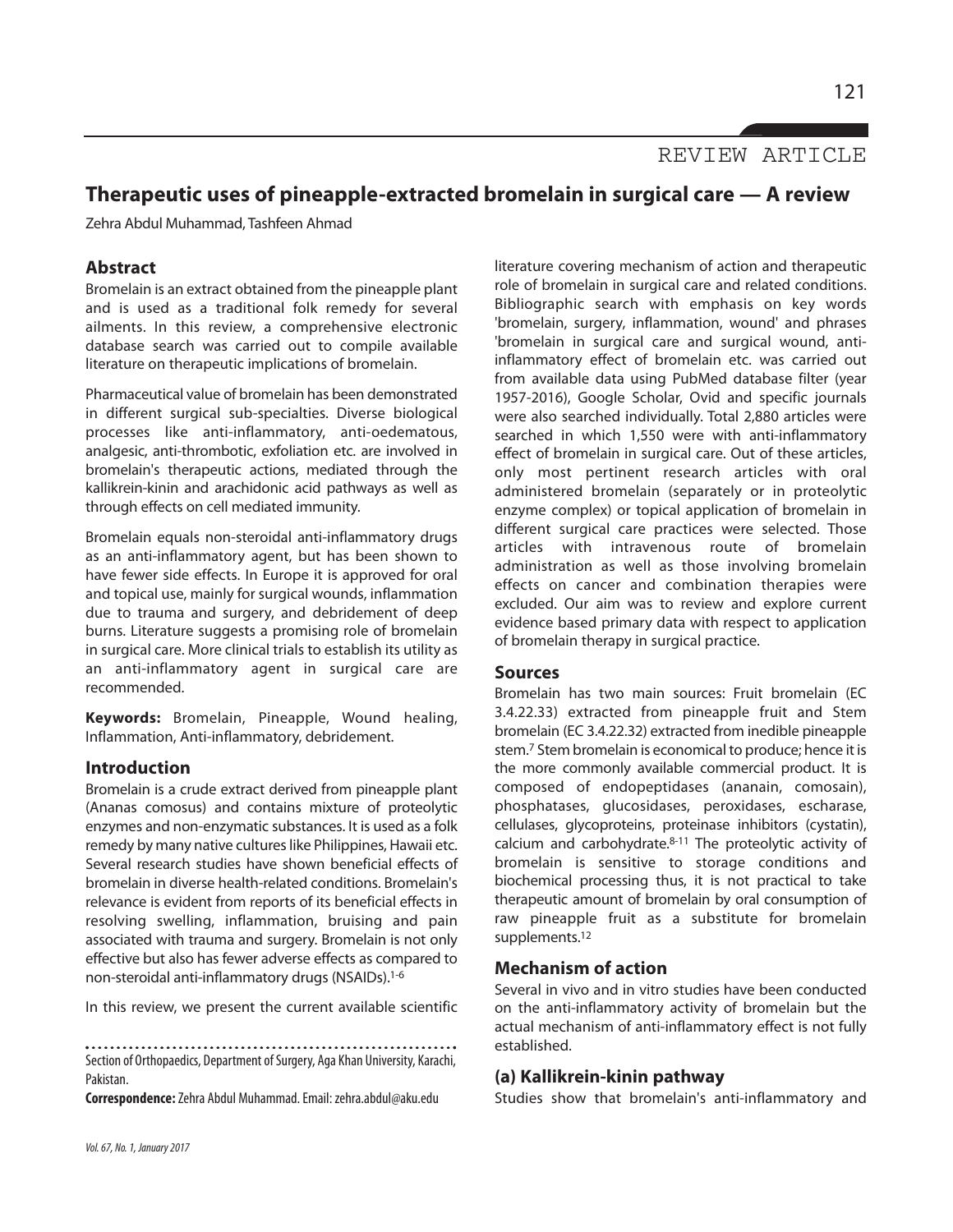analgesic activity is due to lowering plasmakinin (bradykinin) at inflammatory site and lowering prostaglandin E2 levels. In vitro experiments showed that bromelain activates plasma prekallikrein by activation of factor XII. <sup>13</sup> In rat experiments, it is shown that bromelainderived plasminogen activator leads to production of plasmin. The plasmin cleaves Hageman factor in a way that results in a strong release of kallikrein but a weak release of thrombin. Intravenous bromelain administration in rats markedly reduced plasma prekallikrein and high molecular weight kininogen 15 minutes after the injection, and the effect lasted for 72 hours. 14

Bromelain has been demonstrated to inhibit thrombus formation when administered orally and intravenously. 15,16 The effect may be related to reduction in levels of high molecular weight kininogen and weak release of thrombin.

#### **(b) Arachidonic acid pathway**

It is also demonstrated that bromelain increases platelet cyclic adenosine monophosphate (cAMP) levels thus increasing prostaglandin (PG) I2 and PGE1 levels. A possible mechanism is suggested that the dominant endogenous prostaglandins being produced must be from the group that increases platelet cAMP levels (prostacyclin, PGE1, etc.). In in-vivo experimentallyinduced inflammatory reaction in rats, bromelain was tested for its action on eicosanoids production. It was identified that arachidonic acid cascade was affected by bromelain. <sup>17</sup> Bromelain, when administered orally in doses of 10 and 20 mg/kg, significantly decreased PGE2 and substance P concentrations in the exudate in rats with subcutaneous carrageenan-induced inflammation. In in-vitro experiment, PGE 2 levels were not affected by bromelain although substance P level was increased. 18

#### **(c) Cell Mediated Immunity**

In in-vitro and in-vivo studies, it was observed that bromelain has anti-inflammatory effect by modulating leukocyte cell surface molecules like CD 14, CD 44, CD 16, CD 21, CD 128 a and b which are involved in leukocyte homing, cellular adhesion, induction of pro-inflammatory mediators and immunomodulatory effect on T cells by inhibition of T cell signal transduction, producing effect on Th1, Th2 and immunosuppressive cytokines, etc. Bromelai also reduce P-selectin mediated neutrophil recruitment. 19-21

### **Therapeutic uses of bromelain in trauma and surgical care**

Several clinical studies have demonstrated beneficial effects of bromelain (Table) in a variety of conditions related to surgical practice, as described below:

#### **Perioperative**

**1. Orthopaedics:** In a clinical trial, patients with long bone fractures were treated with oral bromelain as a proteolytic enzyme combination containing 90 mg bromelain per tablet after surgery. Significant reduction in pain and swelling with accelerated healing was observed as compared to group of patients who were treated with standard anti-inflammatory analgesics.<sup>22</sup>

**2. Obstetrics:** Bromelain, administered orally, has been shown to be effective in reducing pain, ecchymosis and edema due to episiotomy in a placebo-controlled, double blind study. <sup>23</sup> Another study showed a trend of similar reduction but the difference did not achieve statistical significance. 24

**3. Otolaryngology:** In a randomized, placebo-controlled study, it has been reported that oral bromelain minimizes ecchymosis and edema after rhinoplasty. 25

**4. Dentistry:** In patients who had undergone surgery for impacted third molar, a randomized controlled study showed that treatment with oral bromelain reduces postoperative erythema, pain and inflammation. <sup>26</sup> Other randomized, double-blind, placebo-controlled clinical trial showed significant reduction in pain by bromelain

| <b>Setting</b>  | <b>Condition/patients</b>                  | Outcome                                                           | <b>References</b>  |
|-----------------|--------------------------------------------|-------------------------------------------------------------------|--------------------|
|                 |                                            |                                                                   |                    |
| Trauma          | Blunt soft tissue injury                   | Reduced swelling and pain, early return to function               | 30                 |
|                 | Artificially induced hematoma              | Rapid hematoma resorption                                         | 31,32,33           |
| Orthopaedics    | Long bone fractures                        | Reduced fracture pain and swelling, accelerated fracture healing  |                    |
| Sports medicine | Ligament sprains                           | Reduced pain, swelling and ecchymosis, earlier return to function | 34, 35, 36, 37, 38 |
| Obstetrics      | Episiotomy                                 | Reduced episiotomy pain, ecchymosis and edema                     | 22,23,24           |
| Otolaryngology  | Post-rhinoplasty                           | Reduced ecchymosis and edema                                      | 25                 |
| Dentistry       | Post-extraction of impacted teeth          | Reduced erythema, pain and inflammation                           | 26,27,28           |
| Ophthalmology   | Cataract surgery                           | Reduced inflammation and pain                                     | 29                 |
| Plastic surgery | Open wounds and burns                      | Effective debridement permitting early skin grafting              | 39,40,41,42,43,44  |
| Haematology     | Cardiovascular and cerebrovascular disease | Reduced platelet aggregation                                      | 14,45,46,47        |

Table: Reported therapeutic benefits of bromelain.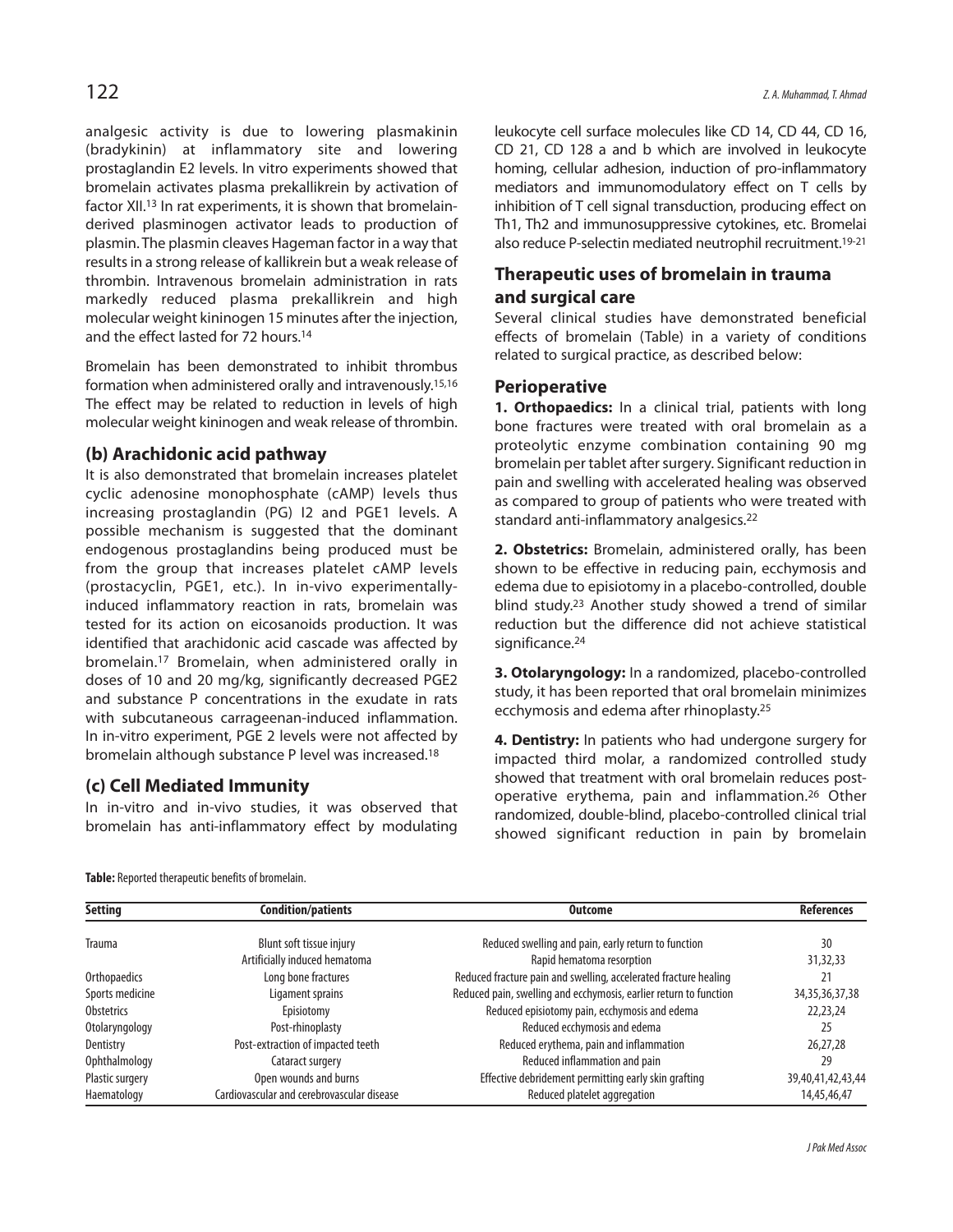compared to placebo and diclofenac, while yet another trial showed non-significant reduction in inflammation. 27,28

**5. Ophthalmology:** In a double-blind, placebo-controlled clinical trial on patients undergoing cataract surgery, it was demonstrated that oral bromelain administered two days prior to surgery and five days post-operatively resulted in significant reduction in inflammation and pain as compared to the placebo group. 29

#### **Blunt trauma**

In a series of patients suffering from blunt trauma injuries to the musculoskeletal system, treatment with bromelain resulted in subjective improvement in swelling, pain, and tenderness at the site of injury with good tolerability, although there was no control group.<sup>30</sup>

In a placebo controlled clinical trial, when subjects with artificially induced haematoma were treated with bromelain, there was a more rapid resorption of the haematoma and a significantly lower volume of haematoma as compared to placebo group. <sup>31</sup> The mechanism of resolution was not reported but in separate animal studies, inhibition of bradykinin generation at injury site and increase in serum fibrinolytic activity were observed, suggesting the probable mechanism of haematoma resolution. 32,33

#### **Sports injuries**

Literature shows mixed results for bromelain use in treatment of sprains and strains. According to some research studies it appears to reduce swelling, bruising, redness and tenderness, and promotes rapid recovery and healing. A double-blind placebo-controlled study was conducted on patients having sports related ankle injuries. Patients treated with oral bromelain had faster recovery as compared to placebo group. <sup>34</sup> In three small double-blind studies, oral bromelain significantly healed bruises and improved mild athletic injuries as compared to placebo group. 35-37

Contrary to this, in one big double-blind, placebo-controlled randomized trials, patients with acute unilateral sprain of the lateral ankle joint were treated either separately or in combination with oral bromelain, trypsin or a bioflavonoid rutin. Results showed significant difference in pain, swelling and range of motion as compared to placebo treated group.<sup>38</sup>

#### **Skin wounds**

Topical application of bromelain to skin wounds and burns has been shown to be a safe and effective method for debridement of necrotic tissue and is an alternate to surgical debridement. 39,40 Local application of bromelain has been shown to be rapid, effective, non-invasive, safe, easily performed at the bedside with minimal or no blood loss and

negligibly interfere with natural wound healing processes. 41

Debridement of necrotic tissue is due to a non-proteolytic component Escharase having molecular weight of 45,000 Daltons and is present in bromelain extract which also helps in healing. Houck described method of isolating escharase from stem of pineapple plant. Escharase helps in digestion, dissection and separation of non-viable, devitalized tissue, especially eschar tissue between the viable native and the non-viable denatured burn tissue. 42

A multi-center, open-label, randomized, controlled clinical trial was conducted on patients 4 to 55 years of age with deep partial and full thickness burns. Patients were treated with a bromelain-rich topical agent NexoBrid which was applied for 4 hours or by standard of care. There was reduced time from to complete debridement, need for surgery and need for autografting in bromelain treatment group. 43

#### **Coagulation**

It has been reported that oral administration of bromelain significantly lowers adenosine phosphate induced platelet aggregation. Antiplatelet activity was determined ex vivo. <sup>44</sup> In one study, effect of bromelain was assessed on human plasma fibrin (ogen) and blood coagulation. Bromelain showed dual action on blood coagulation: at low concentration showed procoagulant effect and at high concentration anticoagulant effect. <sup>45</sup> These findings are of concern for surgeons and care needs to be exercised in patients with bleeding disorders while prescribing bromelain.

Contrary to above mentioned findings, some authors identified that bromelain does not significantly affect blood clotting mechanism in healthy volunteers. In one clinical trial, healthy volunteers and breast cancer patients were treated with oral bromelain. The activated partial thromboplastin time increased from 38 to 46 seconds, leaving prothrombin time and plasminogen unchanged. <sup>46</sup> In another clinical trial, patients with oedema and inflammation were treated with 40 mg oral bromelain 4 times daily for 1 week. There was no significant effect on bleeding, coagulation and prothrombin time suggesting that therapeutic amount of bromelain does not affect blood clotting. 47

#### **Approvals**

On the basis of available positive research evidence, the German Commission E approved bromelain as an effective remedy to treat inflammation after ear, nose, throat and trauma surgeries. <sup>48</sup> In the United States, bromelain is "generally recognized as safe" (21CFR184.1024) by the U.S. Food and Drug Administration (FDA), though no approved therapeutic indications are available due to lack of required body of research evidence.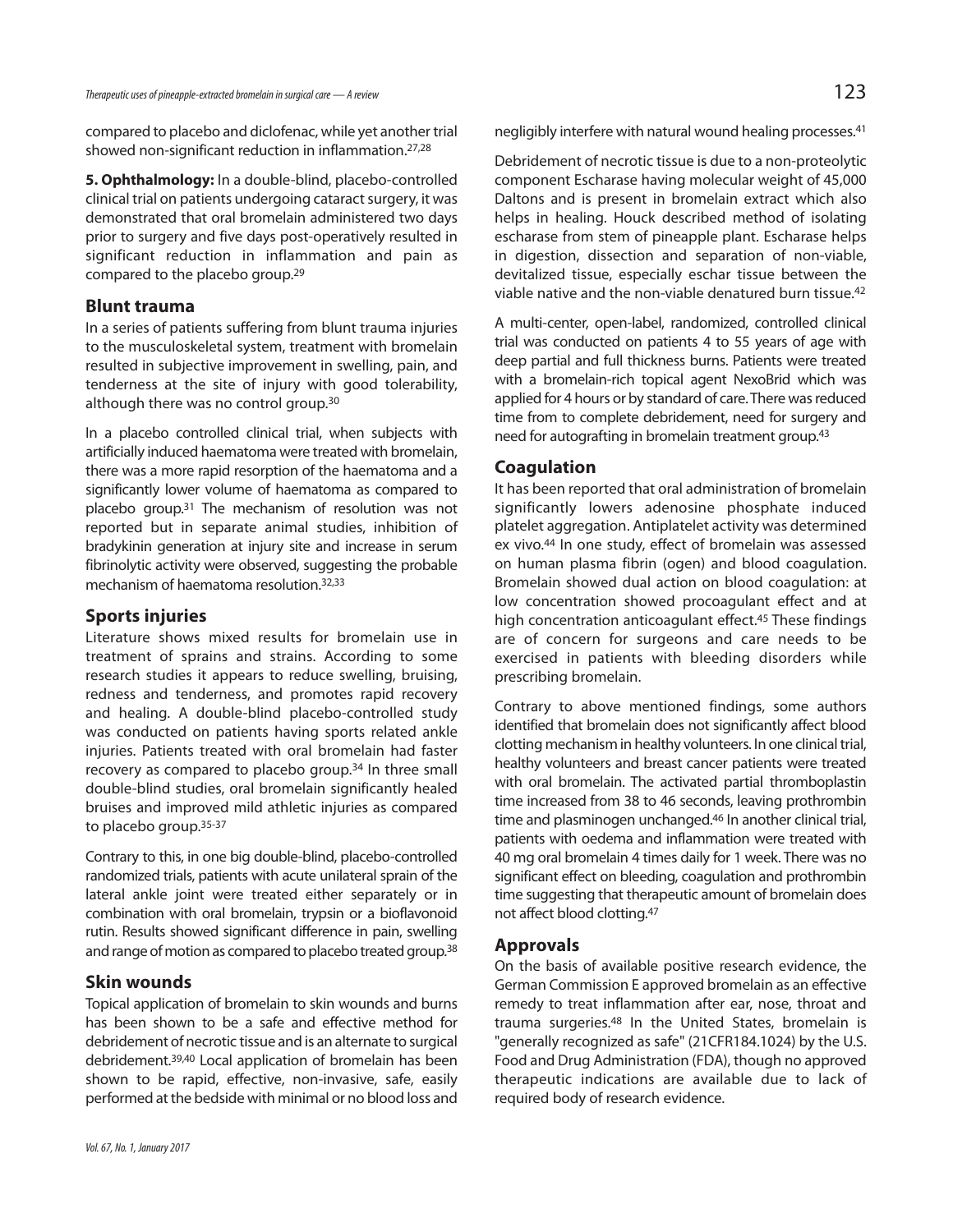#### **Side effects**

Although bromelain is generally safe, there are rare reports of nausea, vomiting, diarrhea, allergic reaction and unusual menstrual bleeding. 49,50 As safety data is scarce, it is advisable that pregnant women, patients with bleeding disorders, hypertension, liver disease and kidney disease should avoid bromelain. 51,52

Bromelain's role against platelet aggregation may increase the risk of bleeding during and after surgery. It should be administered in patients under doctor's supervision with special precautions. It is recommended that bromelain should not be combined with anticoagulant drugs such as warfarin, clopidogrel etc. and should not be administered in bleeding disorders.

#### **Dosage**

Therapeutic management with bromelain is based on medical condition for which it is being taken.

#### **Adults**

 The German Commission E recommended dosing in ENT surgeries and trauma to be 80 - 320 mg orally 2 - 3 times per day for 8 days. For certain conditions higher doses are also prescribed.

 For debridement of deep thermal skin burns, bromelain is applied topically once for 4 hours in the form of debrase gel dressing. Treatment is provided in specialized burn centers under strict observation. Bromelain gel should not be applied to more than 15% of the patient's total body surface area and to the broken skin.

#### **Paediatric**

Bromelain is not recommended in children as there is no reliable safety data available. A Paediatric Investigation Plan (EMEA-000142-PIP02-09-M03) has been agreed by European Medicines Agency (Decision number P/0072/2014) and its proposed date of completion is March 2019. 48

#### **Conclusion**

Literature search of 59 years suggest a promising role of bromelain in surgical care on account of its antiinflammatory effect. Pineapple extracted Bromelain may be used as a therapeutic agent in surgical care.

In surgical practice, further exploration of bromelain's role as a therapeutic anti-inflammatory agent remains to be established through more number of randomized controlled clinical trials.

#### **References**

1. Lapeyre-Mestre M, Grolleau S, Montastruc JL, Association Française des Centres Régionaux de Pharmacovigilance (CRPV). Adverse drug reactions associated with the use of NSAIDs: a case/noncase

analysis of spontaneous reports from the French pharmacovigilance database 2002-2006. Fundam Clin Pharmacol. 2013; 27:223-30.

- 2. de la Barrera-Núñez MC, Yáñez-Vico RM, Batista-Cruzado A, Heurtebise-Saavedra JM, Castillo-de Oyagüe R, Torres-Lagares D. Prospective double-blind clinical trial evaluating the effectiveness of Bromelain in the third molar extraction postoperative period. Med Oral Patol Oral Cir Bucal. 2014; 19:e157-62.
- 3. Ho D, Jagdeo J, Waldorf HA. Is There a Role for Arnica and Bromelain in Prevention of Post-Procedure Ecchymosis or Edema? A Systematic Review of the Literature. Dermatol Surg. 2016; 42: 445-63.
- 4. Sahbaz A, Aynioglu O, Isik H, Ozmen U, Cengil O, Gun BD, et al. Bromelain: a natural proteolytic for intra-abdominal adhesion prevention. Int J Surg. 2015; 14: 7-11.
- 5. Shetty V, Mohan A. A prospective, randomized, double-blind, placebo-controlled clinical trial comparing the efficacy of systemic enzyme therapy for edema control in orthognathic surgery using ultrasound scan to measure facial swelling. J Oral Maxillofac Surg. 2013; 71:1261-7.
- 6. Klein G, Kullich W. Short-Term Treatment of Painful Osteoarthritis of the Knee with Oral Enzymes. Clinical Drug Investigation. 2000; 19:15-23.
- 7. Hale LP, Greer PK, Trinh CT, James CL. Proteinase activity and stability of natural bromelain preparations. Int Immunopharmacol. 2005; 5:783-93.
- 8. Nadzirah KZ, Zainal S, Noriham A, Normah I. Efficacy of selected purification techniques for bromelain. IFRJ. 2013; 20:43-6.
- 9. Napper AD, Bennett SP, Borowski M, Holdridge MB, Leonard MJ, Rogers EE, et al. Purification and characterization of multiple forms of the pineapple-stem-derived cysteine proteinases ananain and comosain. Biochem J. 1994; 301:727-35.
- 10. Irene D, Chen BJ, Lo SH, Liu TH, Tzen JT, Chyan CL. Resonance assignments and secondary structure of a phytocystatin from Ananas comosus. Biomol NMR Assign. 2012; 6:99-101.
- 11. de Lencastre Novaes LC, Jozala AF, Lopes AM, de Carvalho Santos-Ebinuma V, Mazzola PG, Pessoa Junior A. Stability, purification, and applications of bromelain: A review. Biotechnol Prog. 2016; 32:5-13.
- 12. Bhattacharya R, Bhattacharyya D. Preservation of natural stability of fruit "bromelain" from Ananas comosus (pineapple). J Food Biochem. 2009; 33:1-19.
- 13. Oh-ishi S, Uchida Y, Ueno A, Katori M. Bromelian, a thiolprotease from pineapple stem, depletes high molecular weight kininogen by activation of Hageman factor (Factor XIII). Thromb Res. 1979; 14:665-72.
- 14. Uchida Y, Katori M. Independent consumption of high and low molecular weight kininogens in vivo. Adv Exp Med Biol. 1986; 198:113-8.
- 15. Felton GE. Fibrinolytic and antithrombotic action of bromelain may eliminate thrombosis in heart patients. Med Hypotheses. 1980; 6: 1123-33.
- 16. Maurer HR. Bromelain: biochemistry, pharmacology and medical use. Cell Mol Life Sci. 2001; 58:1234-45.
- 17. Vellini M, Desideri D, Milanese A, Omini C, Daffonchio L, Hernandez A, et al. Possible involvement of eicosanoids in the pharmacological action of bromelain. Arzneimittelforschung. 1986; 36:110-2.
- 18. Gaspani L, Limiroli E, Ferrario P, Bianchi M. In vivo and in vitro effects of bromelain on PGE(2) and SP concentrations in the inflammatory exudate in rats. Pharmacology. 2002; 65:83-6.
- 19. Banks JM, Herman CT, Bailey RC. Bromelain Decreases Neutrophil Interactions with P-Selectin, but Not E-Selectin, In Vitro by Proteolytic Cleavage of P-Selectin Glycoprotein Ligand-1. PloS One. 2013; 8:e78988.
- 20. Hale LP, Greer PK, Sempowski GD. Bromelain treatment alters leukocyte expression of cell surface molecules involved in cellular adhesion and activation. Clin Immunol. 2002; 104:183-90.